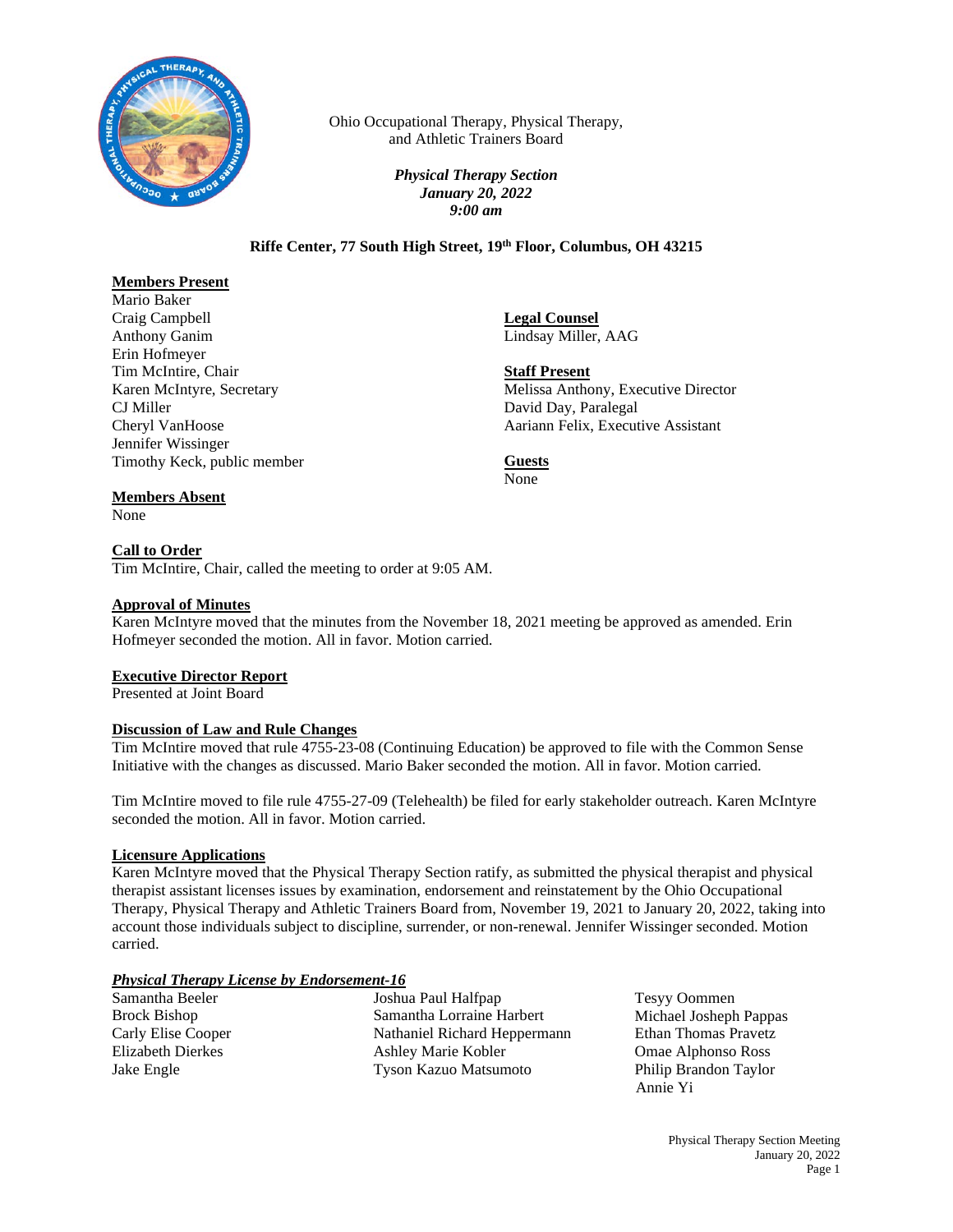### *Physical Therapy License by Endorsement-9*

Jared Nathaniel Comanescu Kara E Dirksen Luis Alfonso Garces

Danielle Lee Mitchell Reid Leffler Casie Lee Parker

Inshal Jamal Syeda Amber Taylor Chloe Turnbul

# *Physical Therapy Assistant License by Examination-9*

| Jacob A Beckner    | Micaela LaChapelle         | Jason Michael Perkins |
|--------------------|----------------------------|-----------------------|
| John Drop          | Cameron Diare Locke        | Cory Alan Sager       |
| Breanna Mae Kummer | <b>Ashley Grace Miller</b> | Hannah Marie Thomas   |

Karen McIntyre moved that the section grant the application withdrawal requests for PT/PTA examination/endorsement/reinstatement applications on file with the Board on January 20, 2022 based on the documentation provided. Second by Jennifer Wissinger. All in favor. Motion passed.

### **Enforcement**

Enforcement Statistics "New" cases opened since last meeting: 6 Cases "closed" since the last meeting: 19 Cases "currently open": 34 Active consent agreements: 15 Adjudication orders being monitored: 7

### **Release from Consent Agreement**

Tony Ganim informed the Board that the following individuals have been released from their consent agreement:

Sarah Mays PTA Marsha Ausel PTA Matthew Pecorelli PTA

## **Notice of Opportunity for Hearing**

Tony Ganim recommended that a motion be made to issue a notice of opportunity for hearing for case number PT-21-078 for failure to respond to continuing education audit. Erin Hofmeyer made the motion. Karen McIntyre seconded. Tony Ganim and CJ Miller abstained. All in favor. Motion passes.

Tony Ganim recommended that a motion be made to issue a notice of opportunity for hearing for case number PT-21-079 for failure to respond to continuing education audit. Erin Hofmeyer made the motion. Karen McIntyre seconded. Tony Ganim and CJ Miller abstained. All in favor. Motion passes.

Tony Ganim recommended that a motion be made to rescind the notice of opportunity for hearing issued for PT-21- 072 for entering into a consent agreement with the Board. Erin Hofmeyer made the motion. Karen McIntyre seconded. Tony Ganim and CJ Miller abstained. All in favor. Motion passes.

#### **Consent Agreements**

Tony Ganim recommended that a motion be made to accept the consent agreement for case PT-19-015 in lieu of going to hearing. Erin Hofmeyer made the motion. Karen McIntyre seconded. Tony Ganim and CJ Miller abstained. All in favor. Motion passes. The Board accepted the consent agreement for Robert Miles, PTA.

Tony Ganim recommended that a motion be made to accept the consent agreement for case PT-20-006 in lieu of going to hearing. Erin Hofmeyer made the motion. Karen McIntyre seconded. Tony Ganim and CJ Miller abstained. All in favor. Motion passes. The Board accepted the consent agreement for Gretchen Gorham, PTA.

Tony Ganim recommended that a motion be made to accept the consent agreement for case PT-21-059 in lieu of going to hearing. Erin Hofmeyer made the motion. Karen McIntyre seconded. Tony Ganim and CJ Miller abstained.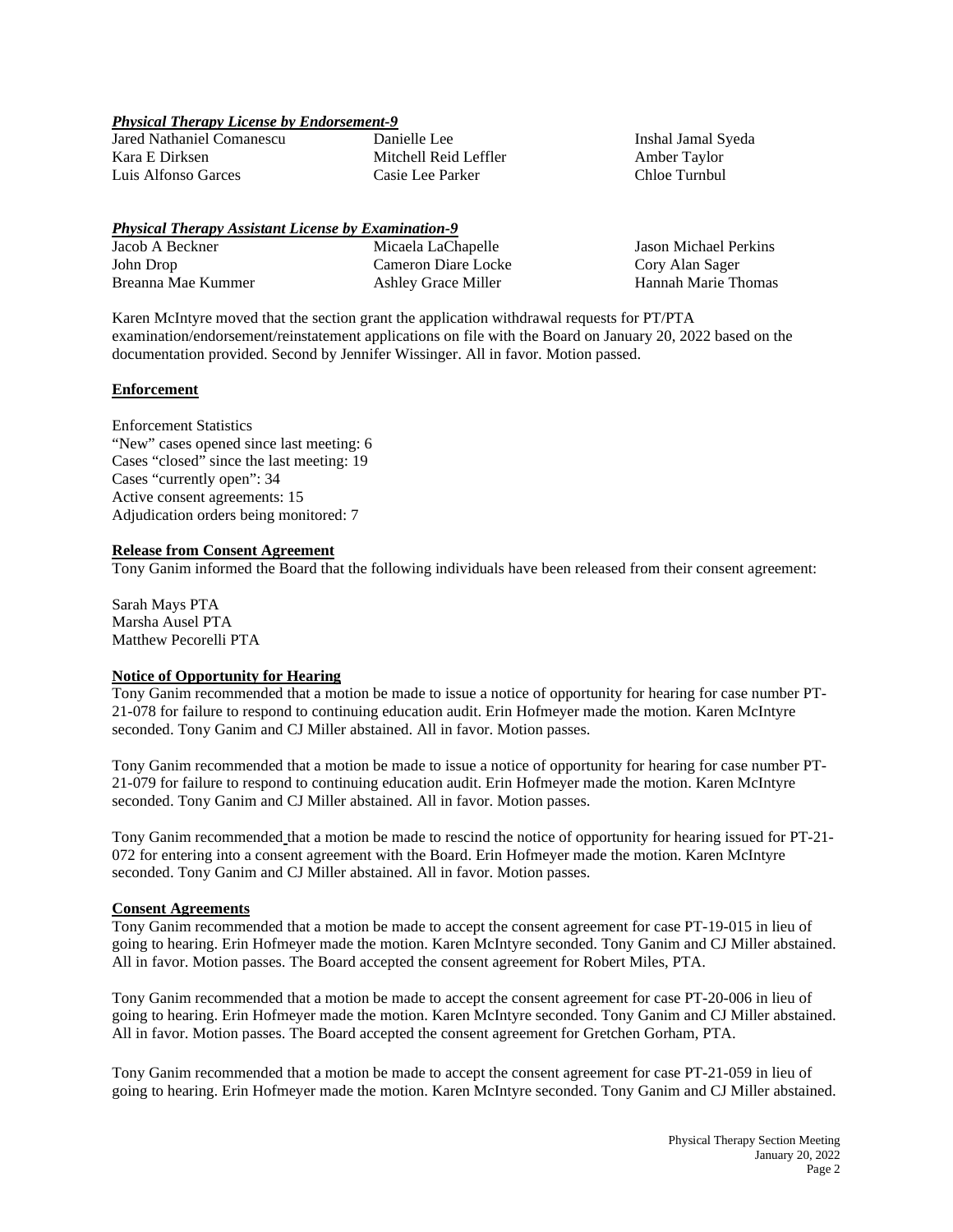All in favor. Motion passes with minor edit to hours. The Board accepted the consent agreement for Flordeliz Sebastian, PT.

Tony Ganim recommended that a motion be made to accept the consent agreement for case PT-21-063 in lieu of going to hearing. Erin Hofmeyer made the motion. Karen McIntyre seconded. Tony Ganim and CJ Miller abstained. All in favor. Motion passes with minor edit to hours. The Board accepted the consent agreement for Kathleen O'Leary, PT.

Tony Ganim recommended that a motion be made to accept the consent agreement for case PT-21-067 in lieu of going to hearing. Erin Hofmeyer made the motion. Karen McIntyre seconded. Tony Ganim and CJ Miller abstained. All in favor. Motion passes. The Board accepted the consent agreement for Robert Dunham, PT.

Tony Ganim recommended that a motion be made to accept the consent agreement for case PT-21-072 in lieu of going to hearing. Erin Hofmeyer made the motion. Karen McIntyre seconded. Tony Ganim and CJ Miller abstained. All in favor. Motion passes. The Board accepted the consent agreement for Richard Hover, PTA.

Tony Ganim recommended that a motion be made to accept the consent agreement for case PT-21-086 in lieu of going to hearing. Erin Hofmeyer made the motion. Karen McIntyre seconded. Tony Ganim and CJ Miller abstained. All in favor. Motion passes. The Board accepted the consent agreement for Patrick Sharkey, PT.

Tony Ganim recommended that a motion be made to accept the consent agreement for case PT-21-089 in lieu of going to hearing. Erin Hofmeyer made the motion. Karen McIntyre seconded. Tony Ganim and CJ Miller abstained. All in favor. Motion passes. The Board accepted the consent agreement for Jason Nemunaitis, PT.

### **Goldman Hearing**

Tim McIntire called the proceed to order at 9:34 AM on January 20, 2022 at the Vern Riffe Center, 77 S. High Street, Columbus, Ohio 43215. Members of the Board present for the proceeding are:

Mario Baker Craig Campbell Anthony Ganim Erin Hofmeyer Tim McIntire Karen McIntyre CJ Miller Jennifer Wissinger Cheryl VanHoose

It was noted for the record that a majority of the members of the Board are present. There was one adjudication proceeding. The proceeding was in the matter of David Roman, case number PT-02-245.

This proceeding was affidavit-based adjudication relative to the Notice of Opportunity for Hearing mailed to the respondent in the aforementioned case and believed to have been properly served according to the Administrative Procedures Act (Chapter 119. of the Ohio Revised Code).

As the respondent declined to have a hearing in the case, this proceeding was held before the Board pursuant to Goldman v. State Medical Board of Ohio. The individual named did not have the ability to present written or oral testimony today but may be present to hear the proceeding and outcome.

In lieu of a stenographic record being made, let the minutes reflect that the original sworn affidavit and exhibits are kept as the official record of the proceeding in the aforementioned matter in the Board office.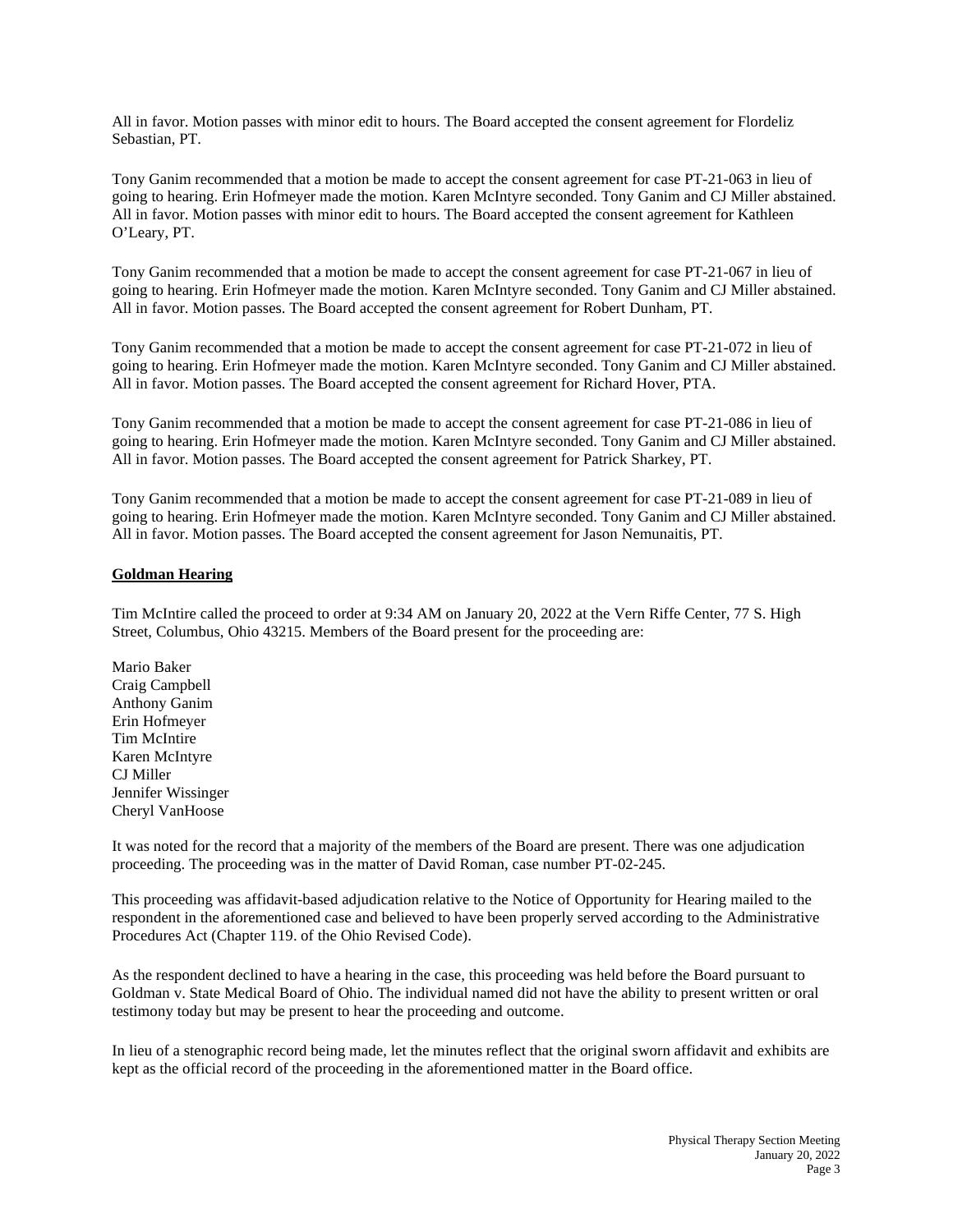Assistant Attorney General, Lindsay Miller provided a brief synopsis of the case, calling Board investigator, Jaklyn Shucofsky, as a sworn witness.

Jennifer Wissinger moved to admit the facts and exhibits outlined in the sworn affidavit and testimony into evidence. Mario Baker seconded. CJ Miller and Tony Ganim abstain. All in favor. Motion passes.

The proceeding closed at 9:42am. The procedural and jurisdictional matters having been satisfied, the PT Section proceeded by deliberation on the sworn affidavit and exhibits.

Jennifer Wissinger moved to recess the meeting in order to go into private session for the purpose of quasi-judicial deliberation on David Roman, case number PT-02-245. and to reconvene the meeting after deliberations are complete. Craig Campbell seconded. Roll Call.

Mario Baker - yes Craig Campbell - yes Tony Ganim – yes Erin Hofmeyer- yes Tim McIntire - yes Karen McIntyre - yes CJ Miller – yes Jennifer Wissinger - yes Cheryl VanHoose- yes

CJ Miller and Tony Ganim left the room. The section reconvened after deliberation. Miller and Ganim rejoined.

Based on a thorough review of the evidence, Karen McIntyre moved that the PT Section finds the following findings of facts in the matter of Case No PT-20-235, Sharita Cospy: Items numbered 4-13 as listed in the affidavit of Jacklyn Shucofsky. Erin Hofmeyer seconded. CJ Miller and Tony Ganim abstained. All in favor. Motion passes.

Based on a thorough review of the evidence, Karen McIntyre moved that the PT Section finds the following conclusions of law in the matter of Case No PT-20-235, Sharita Cospy: The respondent has violated Ohio Revised Code sections 4755.47 (A)(6) and Ohio Administrative Code rule 4755-23-08 E(3). Erin Hofmeyer seconded. CJ Miller and Tony Ganim abstained. All in favor. Motion passes.

Based upon a preponderance of the evidence and the Findings of Fact and Conclusions of Law, Karen McIntyre moved that the board revoke the PTA license of Sharita Cospy. Mario Baker seconded. CJ Miller and Tony Ganim abstained. All in favor. Motion passes.

The PTA license of Sharita Cospy, PTA005545, is revoked immediately.

## **CE Waiver Requests**

Tony Ganim moved that the Section grant an extension until June 20, 2022 for the completion of continuing education requirements for 2 PT CE Waiver requests on file with the Board on January 20, 2022 (with 1 exception: an extension until February 10, 2022) with a reminder that any CE taken and counted for the 2021 renewal cannot count toward the next renewal. Karen McIntyre seconded. Tony Ganim and CJ Miller abstained. All in favor. Motion carried.

#### **Correspondence**

The PT section reviewed correspondence on questions and discussed CEUs for renewal of hand therapy certification commission (HTCC).

# **OPTA Report**

Report presented by Amanda Sines of OPTA. Looking ahead to advocate for the fair co-pay bill and looking at ways to increase access to injured workers. The OPTA Transform Conference is also coming up in April.